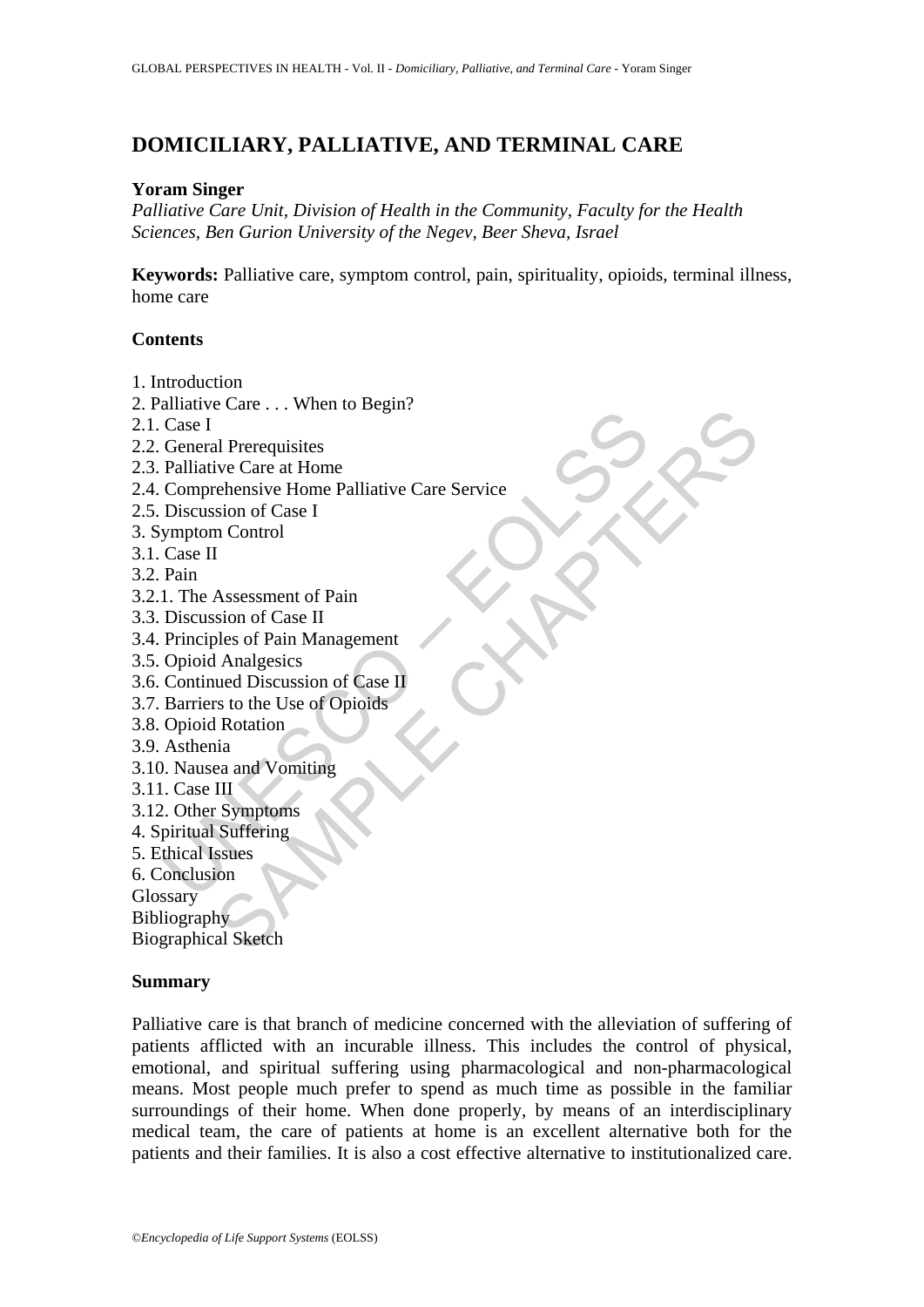The means available for good symptom control are easily available, simple, and cheap to use, needing very few sophisticated technology. Opioids are an extremely effective means for good pain control, having an extremely high safety profile. Other common symptoms such as vomiting and constipation can also be simply and effectively managed.

### **1. Introduction**

nce of medicine has the power and know-how to cure all diseases<br>nout exception. With time, both diagnostic and treatment modal<br>gressively sophisticated, requiring more complicated and expensivy<br>treatments can now be offere medicine has the power and know-how to cure all diseases and to prolong<br>ecption. With time, both diagnostic and treatment modalities are become<br>region. With time, both diagnostic and treatment modalities are become<br>preser Until the beginning of the twentieth century, most people when they became ill were treated at home and home death was the most common occurrence. With the development of modern medicine, including innovative diagnostic and treatment modalities, more people are turning to hospitals and other health-care facilities to get treatment in an effort to forestall disease progression and death. There is a belief that the science of medicine has the power and know-how to cure all diseases and to prolong life without exception. With time, both diagnostic and treatment modalities are becoming progressively sophisticated, requiring more complicated and expensive equipment. Thus many treatments can now be offered only in a hospital. The resources required for this sort of treatment are enormous. There is now a debate as to whom and for what such treatment is warranted. In parallel, with an increase in the standard of living, families are becoming smaller, the number of children per family decreasing. Also, with the huge increase in accessibility of transportation and availability of effective communication modalities, these small families are dispersing more and more. Thus resources essential for good home care and support are increasingly less available. Studies have shown that for successful home palliative care of terminally ill patients there must be one main caregiver available 24 hours a day, preferably a close family member at the patient's side. There ought to be at least one more support provider. Obviously this has profound consequences in terms of resources needed by the family, especially in the case of a young family with dependent young children.

The goal of this section is to throw some light on the possibility of effectively treating terminally ill patients at home. Basic concepts and treatment modalities of palliative care will be dealt with. There will be an emphasis on home care. This is by no means a comprehensive outline of palliative care. It is intended to give readers some basic idea of what can be done. More in-depth information is easily available in the suggested reading indicated in the bibliography.

## **2. Palliative Care . . . When to Begin?**

Although palliative care, including all forms of symptom control, is usually not the ultimate goal on diagnosis of a life-threatening condition, it should be considered part of the global treatment plan in all cases. In most cases, at the time of diagnosis patients are already suffering from a variety of complaints including pain. On discovery of the nature of the illness, there are invariably symptoms such as anxiety depression and anger. All of these can be effectively addressed and alleviated. If effective symptom control is administered concurrently with the other medical treatment, ultimately wellbeing will be improved. This in itself is a desirable goal. It has also been shown that with an improvement in well-being, there is a diminution in the use of medical facilities. Recent evidence indicates that well-being and, with this, hope both have a positive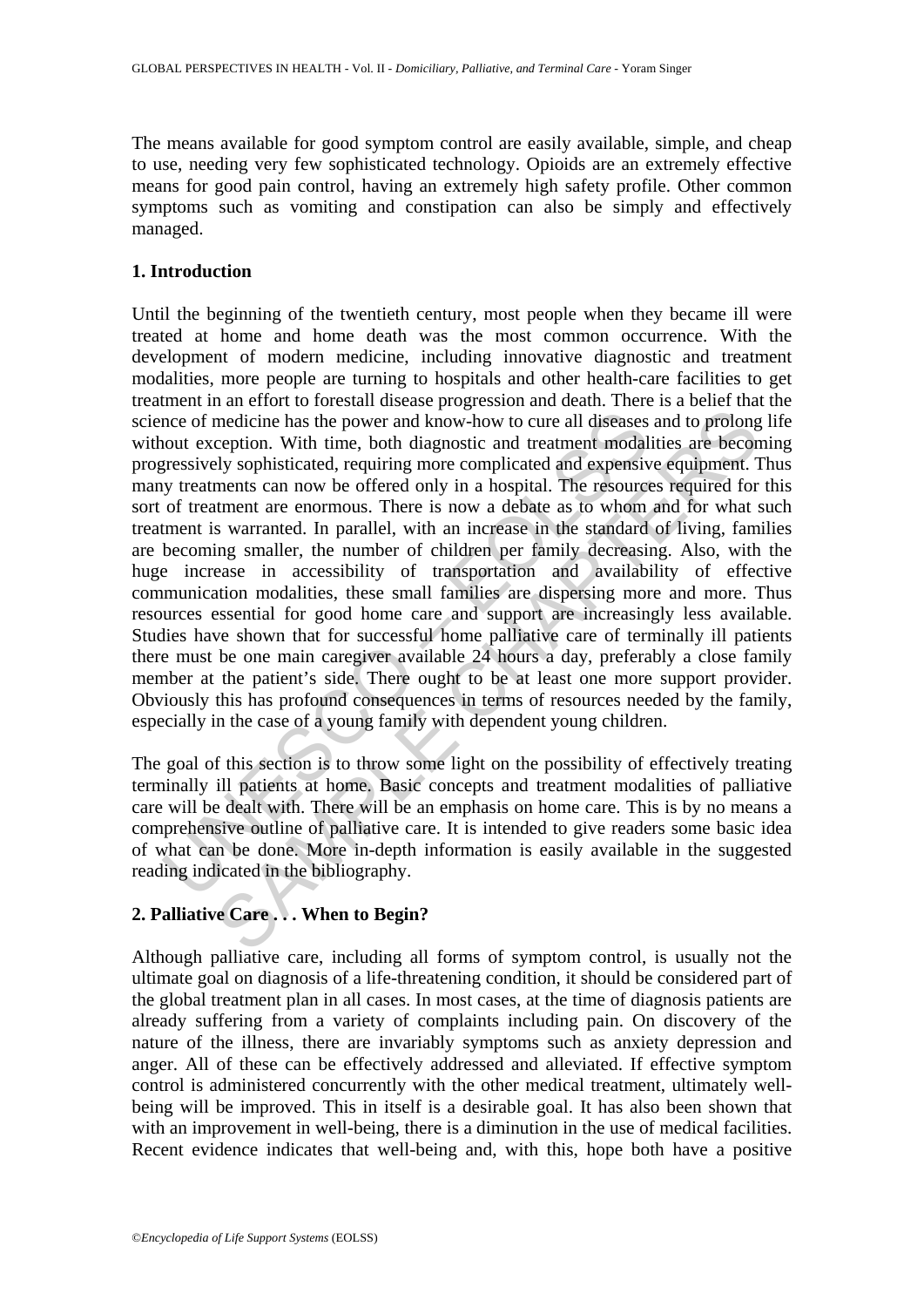effect on survival in cases of life-threatening illness. Thus more clinical trials in oncology are measuring success not only in terms of chemical markers in the blood or tumor size, through various imaging techniques; but also in terms of well-being and quality of life. Thus all hospitals and all ambulatory or community-based health-care providers should have ready access to palliative care facilities or at least a consultation service.

#### **2.1. Case I**

by, who is two years younger than him, has severe congestive hely able to take care of herself. Until two weeks ago the couple y independent life. Home help would come for two hours a triment and help the wife take her dai is two years younger than him, has severe congestive heart failure an<br>is two years younger than him, has severe congestive heart failure an<br>to take care of herself. Until two weeks ago the couple were able to le<br>pendent l Mr. R. is an 80-year-old former railway worker. Nine months ago he was diagnosed with lung cancer. At the time of diagnosis it was decided, after consultations, that no treatment to modify the course of his disease was worthwhile. He is married and the father of five children and 15 grandchildren, most of who live in the same town. His wife, who is two years younger than him, has severe congestive heart failure and is barely able to take care of herself. Until two weeks ago the couple were able to lead a fairly independent life. Home help would come for two hours a day to clean the apartment and help the wife take her daily bath. The husband did the shopping and the wife was able to do the cooking. During the past two weeks the husband's condition has been steadily deteriorating. He can now hardly muster the energy to get out of bed to go to the toilet. He has increasing pain and increased difficulty in breathing. One night at 2.00 a.m. the wife calls one of the children because her husband has woken up with extreme shortness of breath and has lost control of his bowels. An emergency doctor who is called does not know what can be done and suggests hospitalization. The patient begs to be left at home, saying that he wants to die at home in his own bed.

What are the available options **(see** *Section 2.5. Discussion of Case I***)**?

## **2.2. General Prerequisites**

In general, the delivery of good palliative care requires amazingly few resources and those resources are usually simple: few medical interventions, few sophisticated medical technologies, and a very limited variety of medications. However, for the successful delivery of good care highly trained and motivated personnel are necessary, at least as a support system.

During the terminal phase of disease, it is essential if the treatment is to be successful that medical personnel and patients together with their families be able to understand and to accept the inevitability of death. It must be understood that nothing more that will prolong life has any use or sense to it. All too often, even when it is clear that there will be no benefit to oncological therapy in terms of deferring death or even in improving quality of life, active treatment is offered. This is not only very expensive but it is also unethical, causing false hopes. This form of therapy should thus be discouraged, especially during the advanced stages of disease. It must, however, be also added that certain forms of chemotherapy and radiotherapy do have a beneficial effect in symptom control. In these cases it is wise to consider this option.

### **2.3. Palliative Care at Home**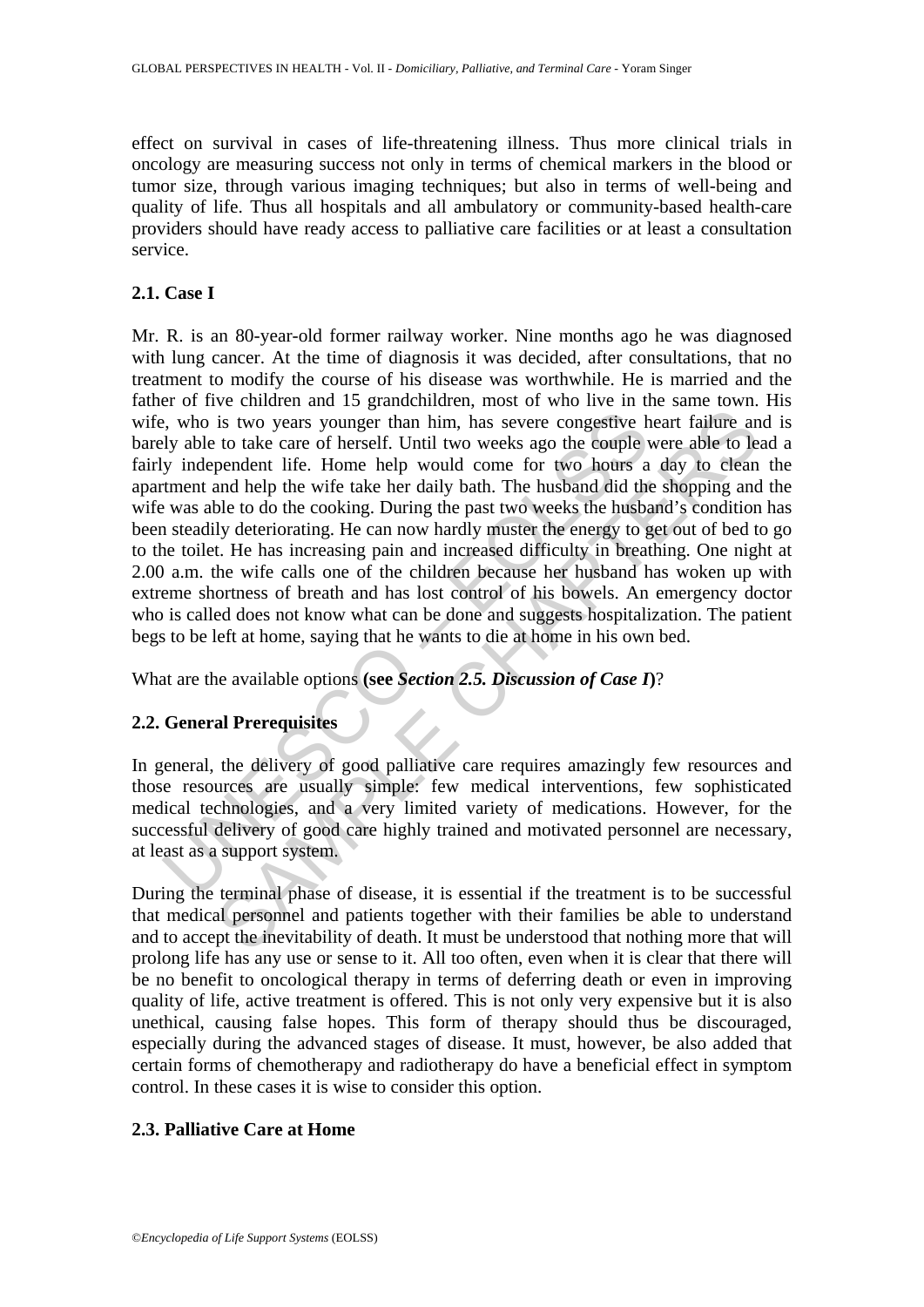Although the basic principles of good palliative care apply whether patients are treated at home or in any institution, there are specific prerequisites that should be applied if home-care is to be successful.

The fact is that studies in different parts of the world show that, when asked, most people (around 80%) state that if the appropriate support was available they would like to die at home. However, in the Western world only between 15% and 30% do finally end up dying at home. There are many reasons for this discrepancy but apparently the lack of appropriate domiciliary support systems is partly to blame. In fact, there are many places in the world where the only access to a doctor is at the hospital.

One of the most important prerequisites for a successful home service is easy and prompt availability and easy accessibility of the service to patients and their families. This is usually done through both good electronic communication systems such as cellular phones and regular initiated home visits by all members of the palliative care team. Naturally, as death approaches, patients' conditions change quickly. Consequently, the stress for families increases and at this time the frequency of home visits increases. It is important that the home care team begin work with families before this final period. In this way the familiarity and trust needed for the team to be able to support families during the final extremely stressful period can be well established.

is is usually done through both good electronic communication<br>ular phones and regular initiated home visits by all members of<br>n. Naturally, as death approaches, patients' conditions<br>sequently, the stress for families incre anally done through both good electronic communication systems such<br>anally done through both good electronic communication systems such<br>ones and regular initiated home visits by all members of the palliative<br>turally, as de The second prerequisite for successful home terminal care is having one main caregiver who can attend to a patient's needs 24 hours a day. This should ideally be a close family member but can also be a friend or a hired caregiver. Ideally, the main caregiver should have the support of someone else on an as-needed basis. Sooner or later terminally ill patients become bed bound and need total nursing care. The function of home hospice teams is to advise, support, and guide patients and caregivers. This includes good symptom management, but even more important is to provide the necessary psychological and spiritual counseling. This should be done using hospice-initiated as well as family- and patient-initiated home visits. It has been shown that in this way lay people can provide adequate nursing care to the terminally ill.

It has been shown that with time and experience most of the treatment necessary for good palliative care can indeed be done at home without the continuous on-site supervision of medical professionals. Thus, for example, even the more difficult nursing tasks such as washing bed-ridden patients can be taught by hospice nurses. Medical procedures such as parenteral fluid administration, parenteral drug administration, and even procedures such as blood transfusions and ascites tapping can be done in the home setting with ease. The administration of parenteral drugs and fluids is better done using the subcutaneous route, a procedure called hypodermoclysis.

One of the main objectives in domiciliary palliative care is to overcome physical suffering such as pain and nausea, thus enabling the important psychosocial and spiritual issues to be addressed in appropriate depth. The goal of teams now will be to enable patients and their families to perform the necessary closure, the necessary farewell, to come to terms with the unfortunate fate of the terminality of the condition. There is time and place for forgiveness, for thanking, for regret—all the important things that make for a better death and a better bereavement process.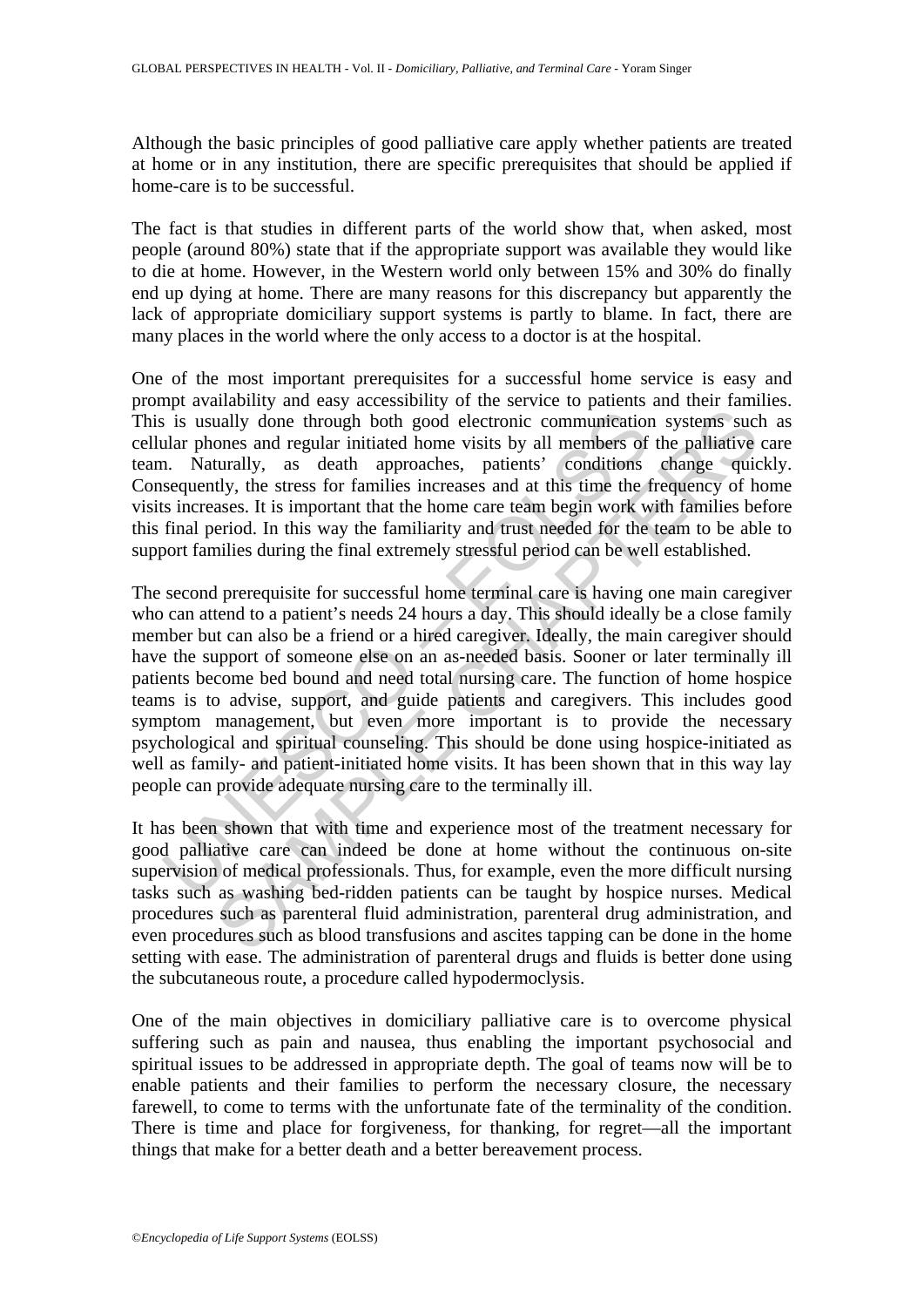#### **2.4. Comprehensive Home Palliative Care Service**

This must constitute comprehensive palliative care teams consisting of a core team of expert nurses, doctors, social workers, psychologists, physiotherapists, and occupational therapists. A bereavement team should be an integral part of the program. Teamwork is an essential part of any home-based program. Ideally, there is also an affiliated group of volunteers who help with the various activities of the core team. Usually, the nurses do the main treatment and coordination of care. They use the rest of the medical and paramedical personnel as consultants. However, any variation of this model may be appropriate.

The goals of any home-based palliative care program are many and varied. They include:

- The delivery of comprehensive palliative care to patients and their families.
- The provision of the best quality expert advice and consultation to any other healthcare professional needing it.
- The provision of bereavement advice to families and to any other health-care professionals needing this.
- The provision of the necessary education to all other health-care professionals needing this.

Ideally, there should be an appropriate and available database for research purposes. Thus comprehensive palliative care programs act not only as service providers, but also

The delivery of comprehensive palliative care to patients and their<br>The provision of the best quality expert advice and consultation to<br>care professional needing it.<br>The provision of bereavement advice to families and to a tivery of comprehensive palliative care to patients and their families.<br>
Sovision of the best quality expert advice and consultation to any other heat<br>
foressional needing it.<br>
covision of bereavement advice to families an as a resource center for other health-care providers, both in the community and in hospitals. It thus provides education in all aspects of palliative care, including the physical, psychological, and spiritual alleviation of suffering to patients and to their caregivers.

- -

-

TO ACCESS ALL THE **16 PAGES** OF THIS CHAPTER, Visit: http://www.eolss.net/Eolss-sampleAllChapter.aspx

#### **Bibliography**

Buckman R. (1992). *How to Break Bad News: A Guide for Health Care Professionals*, 223 pp. Baltimore: Johns Hopkins University Press. [A very practical text describing the basics for good doctor-patient communication. A good teaching tool.]

Doyle D., Hanks G., and MacDonald N., eds. (1998). *Oxford Textbook of Palliative Medicine*, 2nd edn., 1283 pp. New York: Oxford University Press. [The most comprehensive text on palliative care with a comprehensive set of references describing all aspects of palliative care.]

MacDonald N., ed. (1998). *Palliative Medicine, A Case-Based Manual*, 318 pp. New York: Oxford University Press. [An excellent text with practical tips for the management of symptom control.